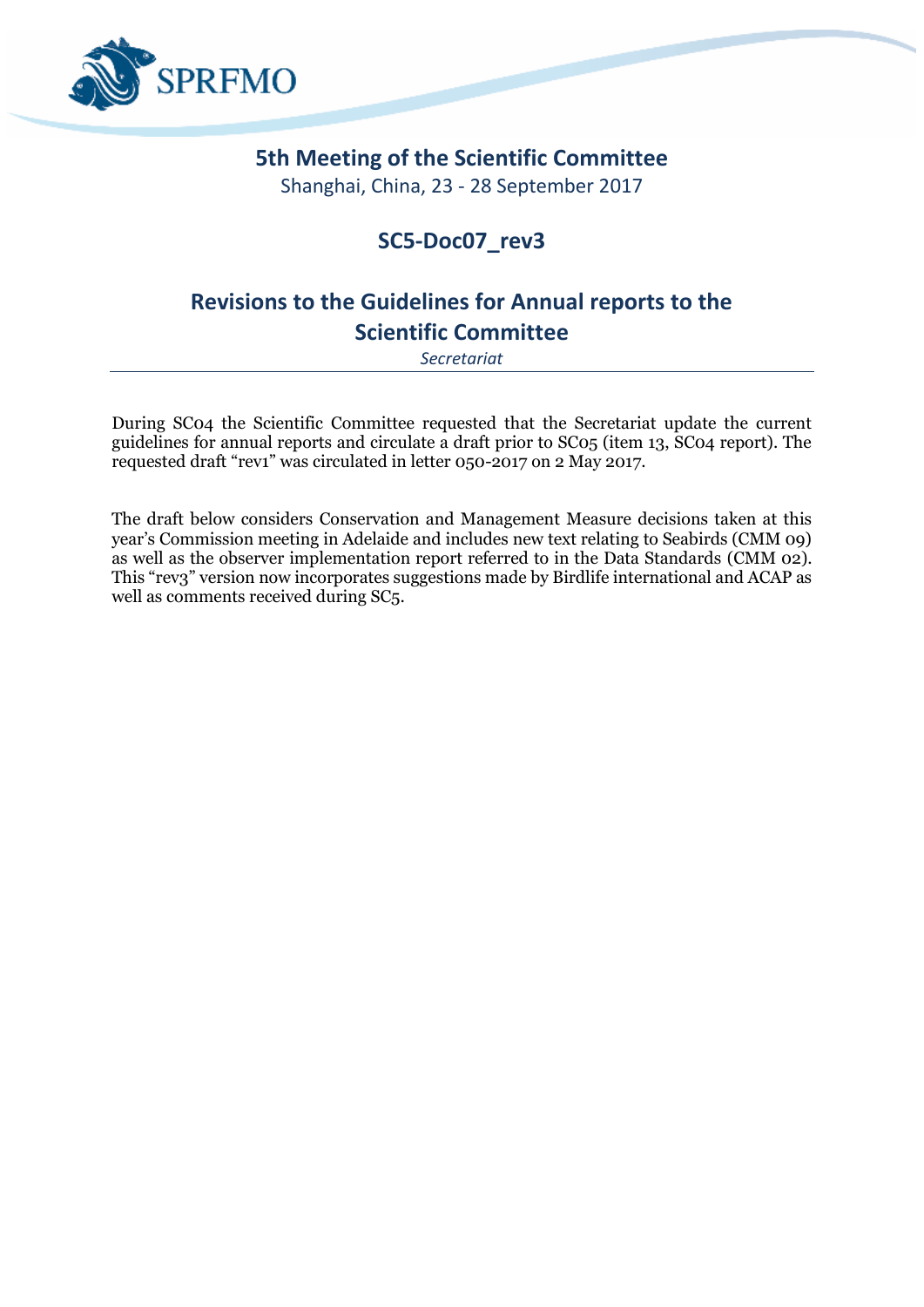### **GUIDELINES FOR ANNUAL REPORTS TO THE SPRFMO SCIENTIFIC COMMITTEE (Sept 2017)**

### **1. Purpose of Annual Reports**

Participants should submit reports to the Scientific Committee (SC) on an annual basis in order to keep the SC informed, in a concise format, of their fishing, research and management activities over the previous year.

Annual reports are also intended to assist Members and CNCPs in meeting obligations detailed in the SPRFMO Conservation and Management Measures (CMMs) including, *inter alia*, CMM01 (*T. murphyi*, para 18), CMM02 (Data Standards, para 2d) and CMM09 (Seabirds, paras 8 & 9).

Such annual reports are not intended to replace data submissions under CMM02 on Standards for collection, reporting, verification and exchange of data, or the submission of detailed scientific papers. Catch and effort data should still be submitted to the SPRFMO Secretariat in accordance with the prescribed data submission standards and procedures. Detailed information or scientific analyses on aspects of fisheries should be presented in specific scientific papers to SC meetings.

#### **2. Annual Report Sections**

Annual Reports for Members and CNCPs fishing in the Convention Area should include the following sections of specific relevance to the work of the Scientific Committee<sup>1</sup> :

#### *2.1 Description of Fisheries*

 $\overline{a}$ 

A general overview description of the fisheries of the flag State concerned over the previous five years, providing summarised information on:

- Fleet composition (number of vessels by gear type and size) and how this has changed by year.
- Summary tables of effort and total catches by year, gear-type, season and area.
- Brief description of significant changes and new developments in fisheries over the past year.

#### *2.2 Catch, Effort and CPUE Summaries*

Overview summary figures of trends in nominal effort, catch and CPUE in the SPRFMO Area over the history of the fishery, including:

- Trends and estimates for nominal fishing effort by gear type over time.
- Trends and estimates for catch by species for the main target, by-catch, as well as associated and dependent species<sup>2</sup>.
- Trends and estimates for nominal CPUE by gear type for the main species contributing to catches.

<sup>1</sup> Reports for Members and CNCPs with no activity in the Convention Area may instead comprise of an overall summary.

<sup>&</sup>lt;sup>2</sup> All species should be reported by scientific names throughout these reports and identified taxonomically as far as possible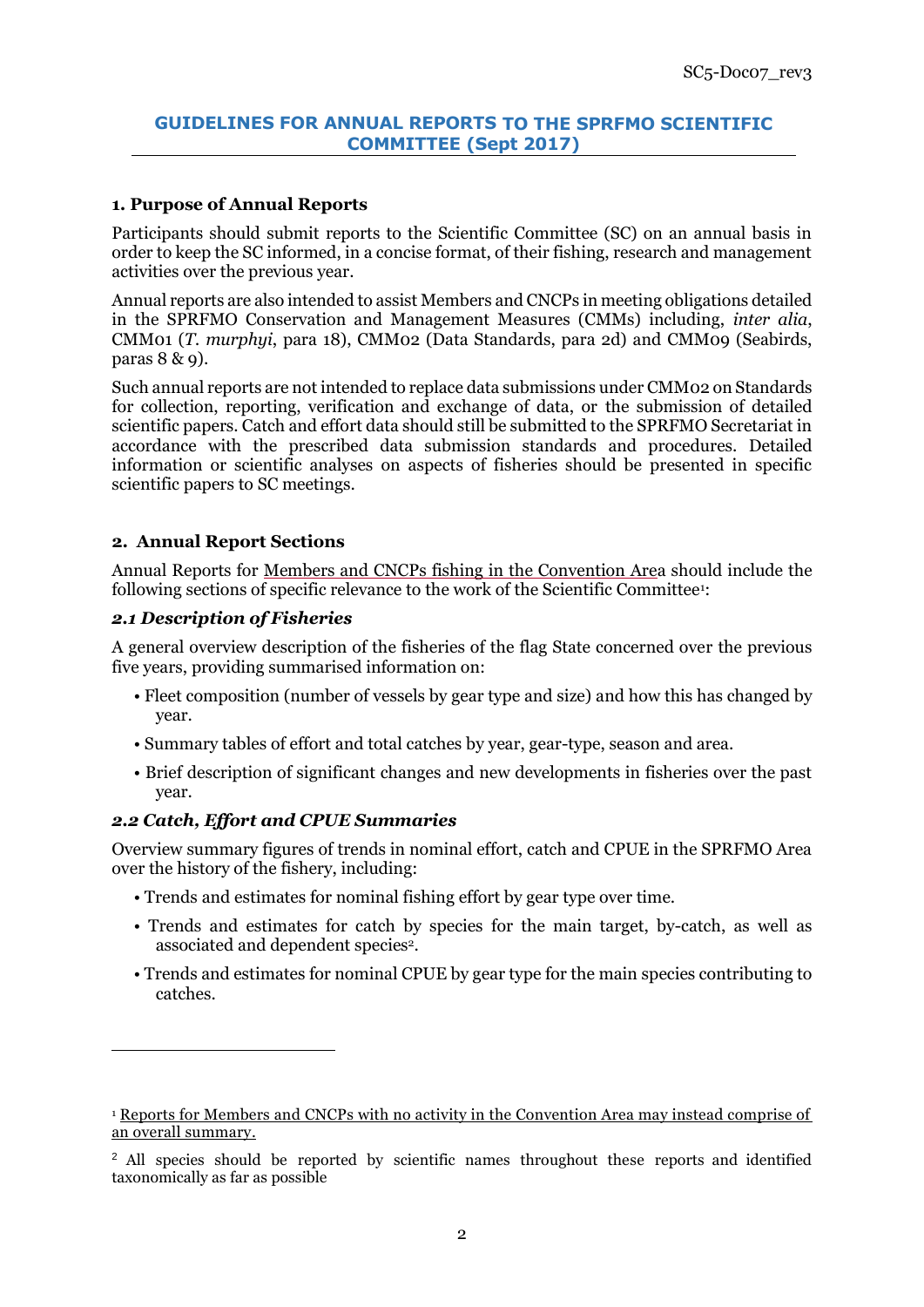## *2.3 Fisheries Data Collection and Research Activities*

Brief description of the fisheries data collection systems implemented, and the research and assessment activities conducted, including:

- Description of the statistical data collection systems in use, and how these have changed or been improved over the past year.
- Description of surveys conducted, scientific analyses and stock assessments undertaken, or other relevant research activities conducted.
- Description and coverage levels for fisheries sampling programs (eg. self-sampling or conducted in port), and how these have changed or been improved over the past year.
- Information on other SPRFMO-related research activities over the past year.

## *2.4 Biological Sampling and Length/Age Composition of Catches*

- Overview summary of the coverage of biological and size-frequency sampling conducted.
- If available, simple summary tables or figures showing length and age-frequency distribution of the target species by gear, and how this has changed over the past five years.

## *2.5 Ecosystem Approach considerations*

- Description of the seabird mitigation measures used by each vessel (refer CMM093) as well as those used for other taxa.
- Reporting of observed bycatch by species, and fishery and location for all seabirds, marine mammals, reptiles and other species of concern.
- Summary of observed seabird interactions, bycatch per unit effort, number of live birds released vs estimate of total birds killed (and potentially for other taxa).
- VME encounters including a summary of relevant State processes.

## *2.6 Observer Implementation Reports (refer CMM024)*

- Programme design and coverage.
- Training.

**.** 

- Type of data collected, including information on overall coverage rates achieved by observer programmes.
- Information on the level of observer coverage solely focussed on recording bycatch of seabirds, marine mammals, reptiles and other species of concern<sup>5</sup> .
- Any problems encountered (including safety issues) as well recent programme changes or improvements.

<sup>3</sup> Paragraph 9 of CMM 09 [\(Seabirds\)](http://www.sprfmo.int/assets/Fisheries/Conservation-and-Management-Measures/CMM-09-2017-Seabirds-27Feb17.pdf) requires Members and CNCPs to report annually, on the seabird mitigation measures used by each vessel flying their flag and fishing in the Convention Area, as well as any observed seabird interaction data and the level of observer coverage focussed on recording seabird bycatch

<sup>4</sup> Paragraph 2d) of [CMM 02 \(Data standards\) r](http://www.sprfmo.int/assets/Fisheries/Conservation-and-Management-Measures/CMM-02-2017-Data-Standards-27Feb17.pdf)equires provision of annual observer implementation reports adequate enough to allow the SC or the Commission to evaluate the implementation and effectiveness of such programmes.

<sup>5</sup> "Other species of concern" are defined in Annex 14 of CMM 02 (Data standards)